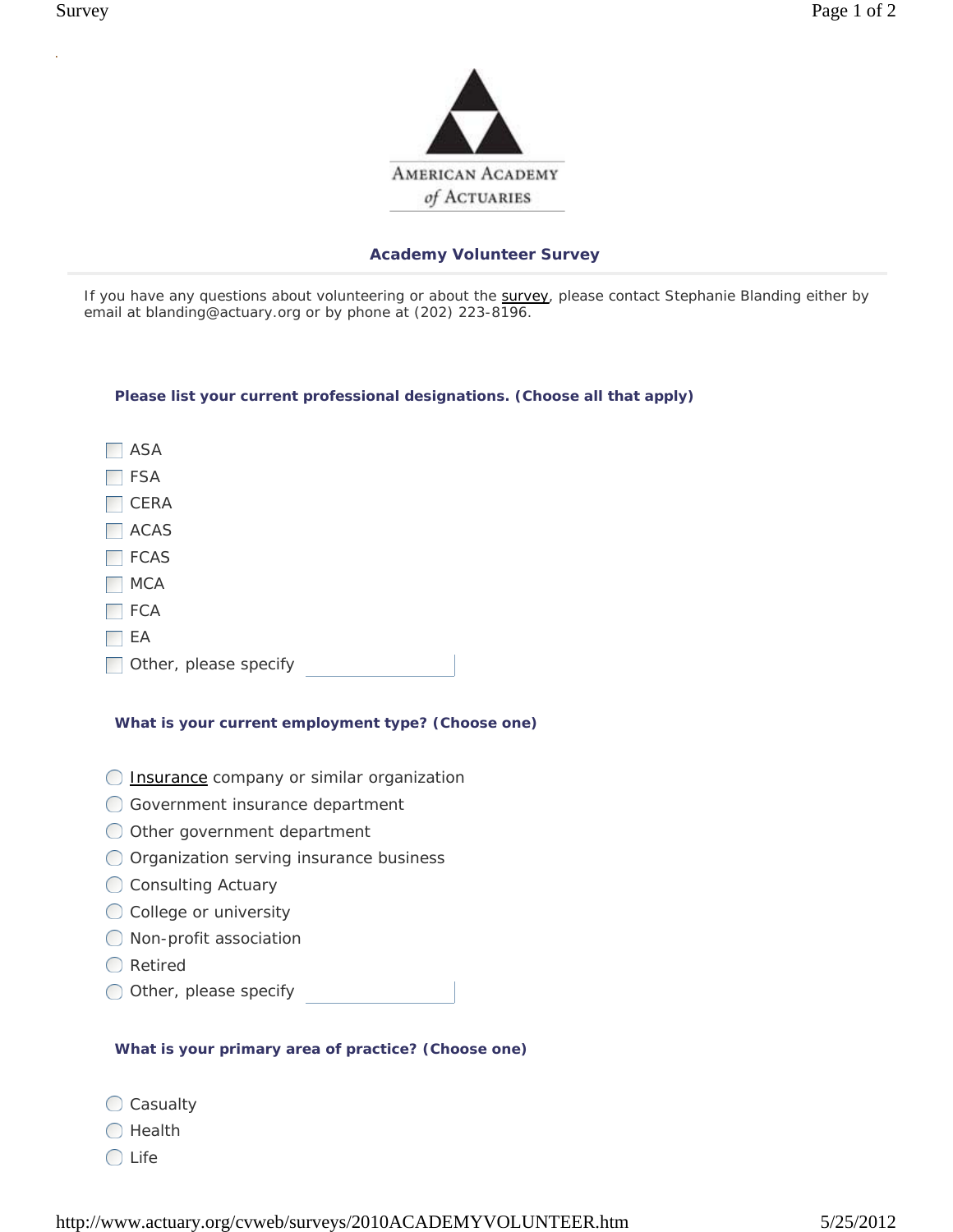$O$  Pension

**C** Risk Management & Financial Reporting (Please specify area of practice within Risk **Management and Financial Reporting:Casualty, Life, Health, Pension, Other)**

**What is your focus within your area of practice? (Choose all that apply)**

| Enterprise Risk Management      |
|---------------------------------|
| Financial Reporting             |
| Product pricing and development |
| Reinsurance                     |
| Regulation                      |
| Capital Management              |
| Small insurance company         |
| Valuation                       |
| Strategy, planning, budgeting   |
| Management                      |
| Taxation                        |
| <u>Investment</u>               |
| Retirement Consulting           |
| Other, please specify           |
|                                 |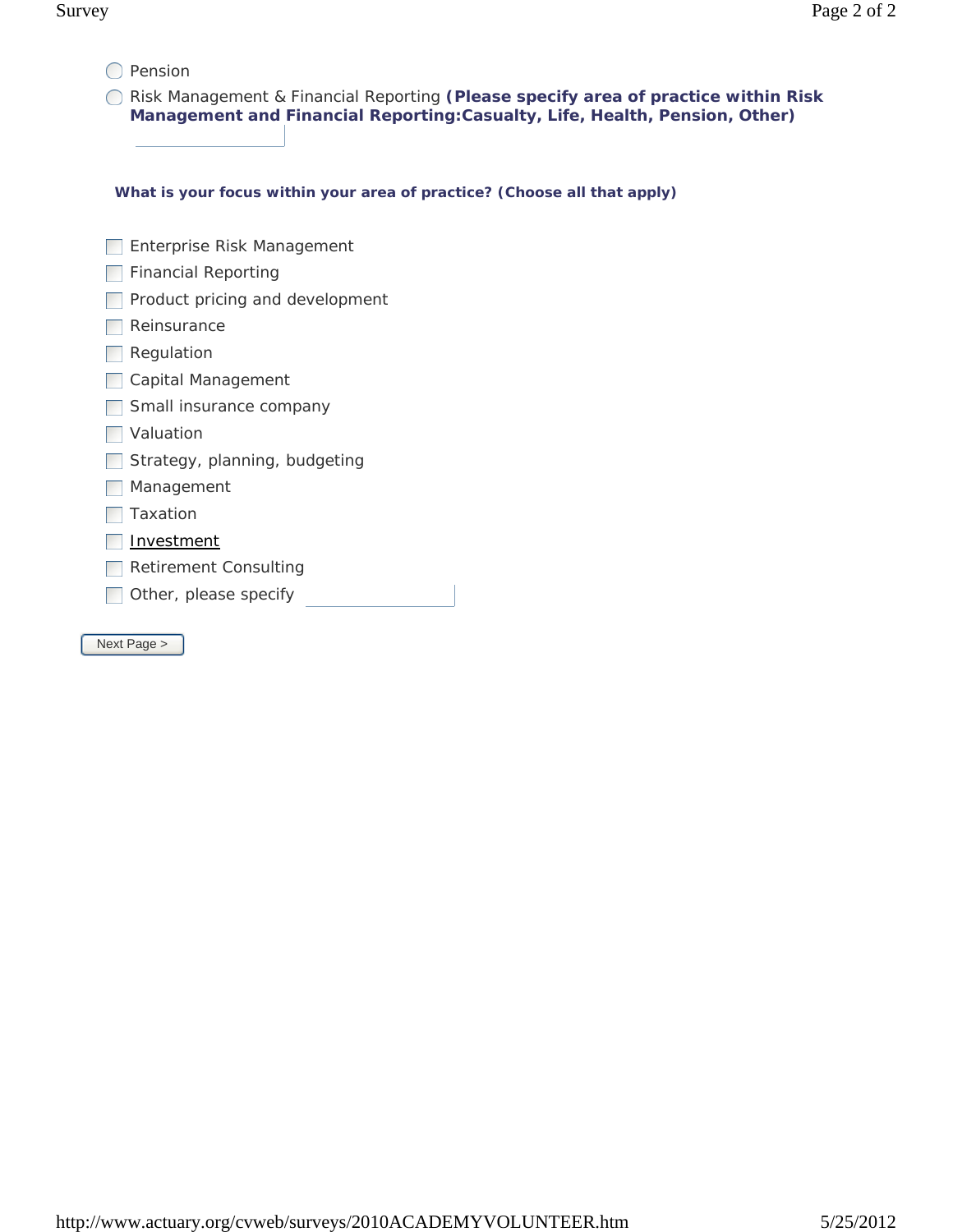

If you have any questions about volunteering or about the survey, please contact Stephanie Blanding either by email at blanding@actuary.org or by phone at (202) 223-8196.

**Are you currently an Academy volunteer?**

◯ Yes

No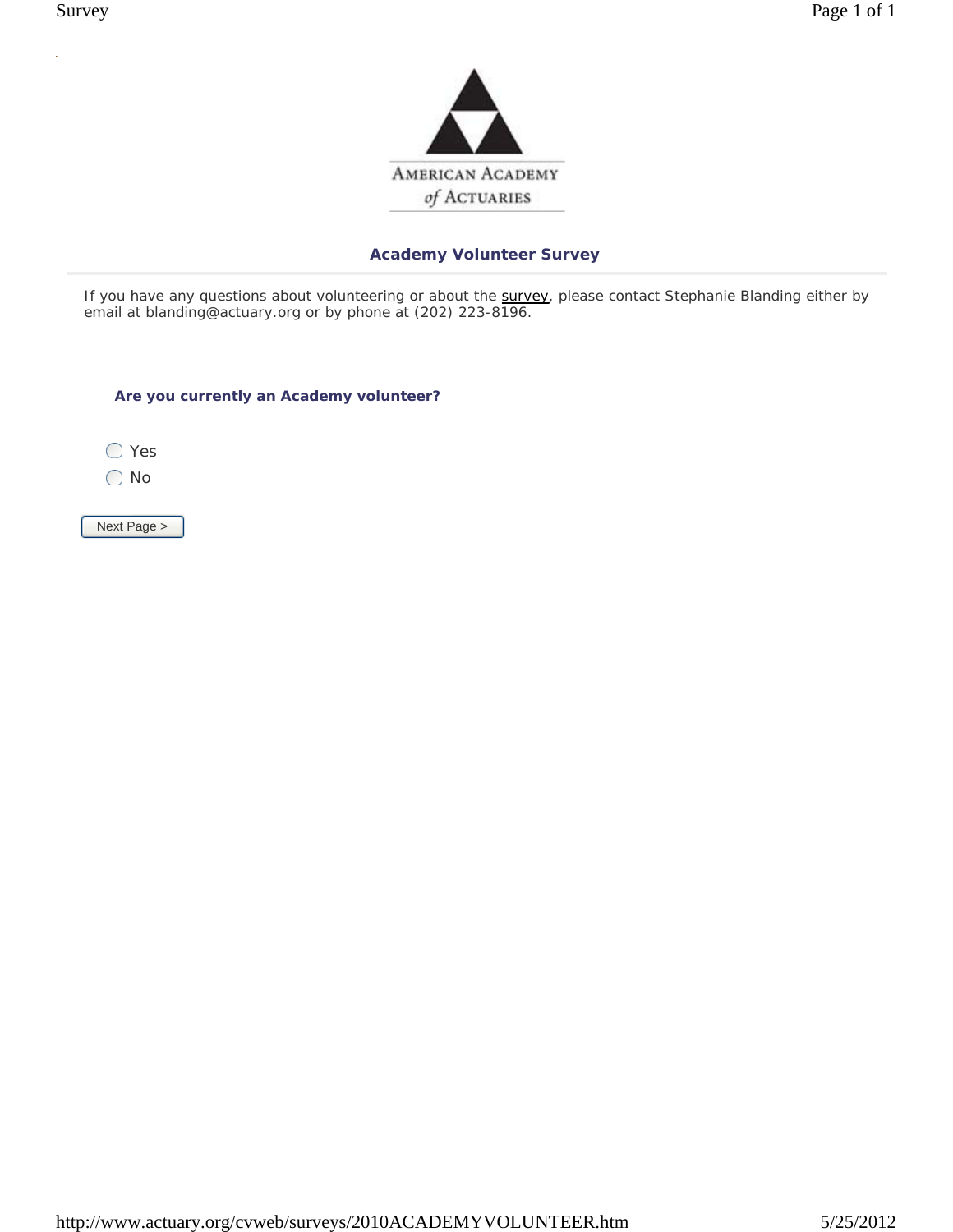

If you have any questions about volunteering or about the survey, please contact Stephanie Blanding either by email at blanding@actuary.org or by phone at (202) 223-8196.

 In this survey, general references to "committee" include committee, subcommittee, task force, work group, subgroup, practice council, the Actuarial Standards Board, the Actuarial Board for Counseling and Discipline, and any other groups of volunteers in the Academy.

**Do you want to volunteer for another committee this year?** 

◯ Yes

O No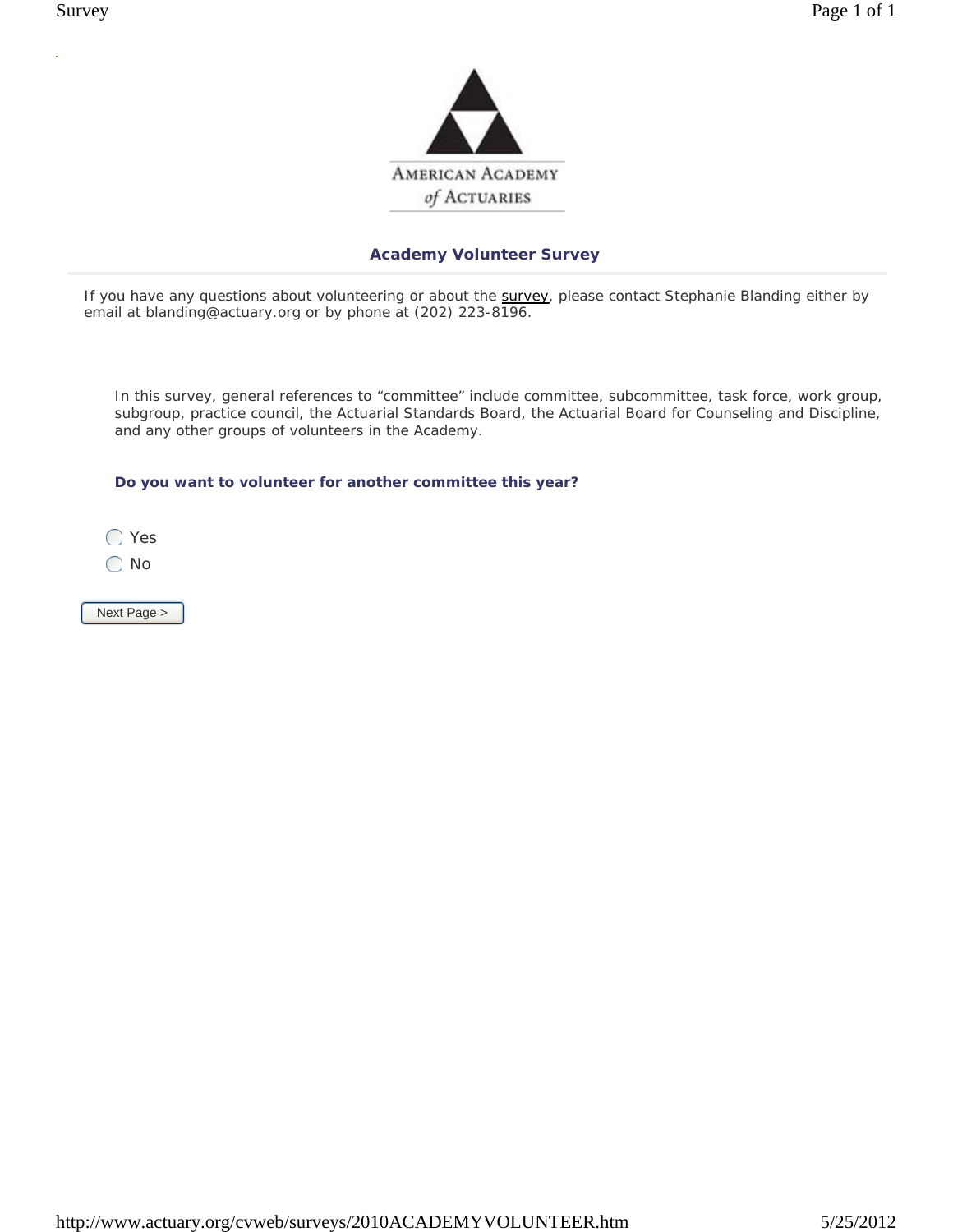

If you have any questions about volunteering or about the survey, please contact Stephanie Blanding either by email at blanding@actuary.org or by phone at (202) 223-8196.

 In this survey, general references to "committee" include committee, subcommittee, task force, work group, subgroup, practice council, the Actuarial Standards Board, the Actuarial Board for Counseling and Discipline, and any other groups of volunteers in the Academy.

**Do you want to volunteer for a committee this year?**

◯ Yes

O No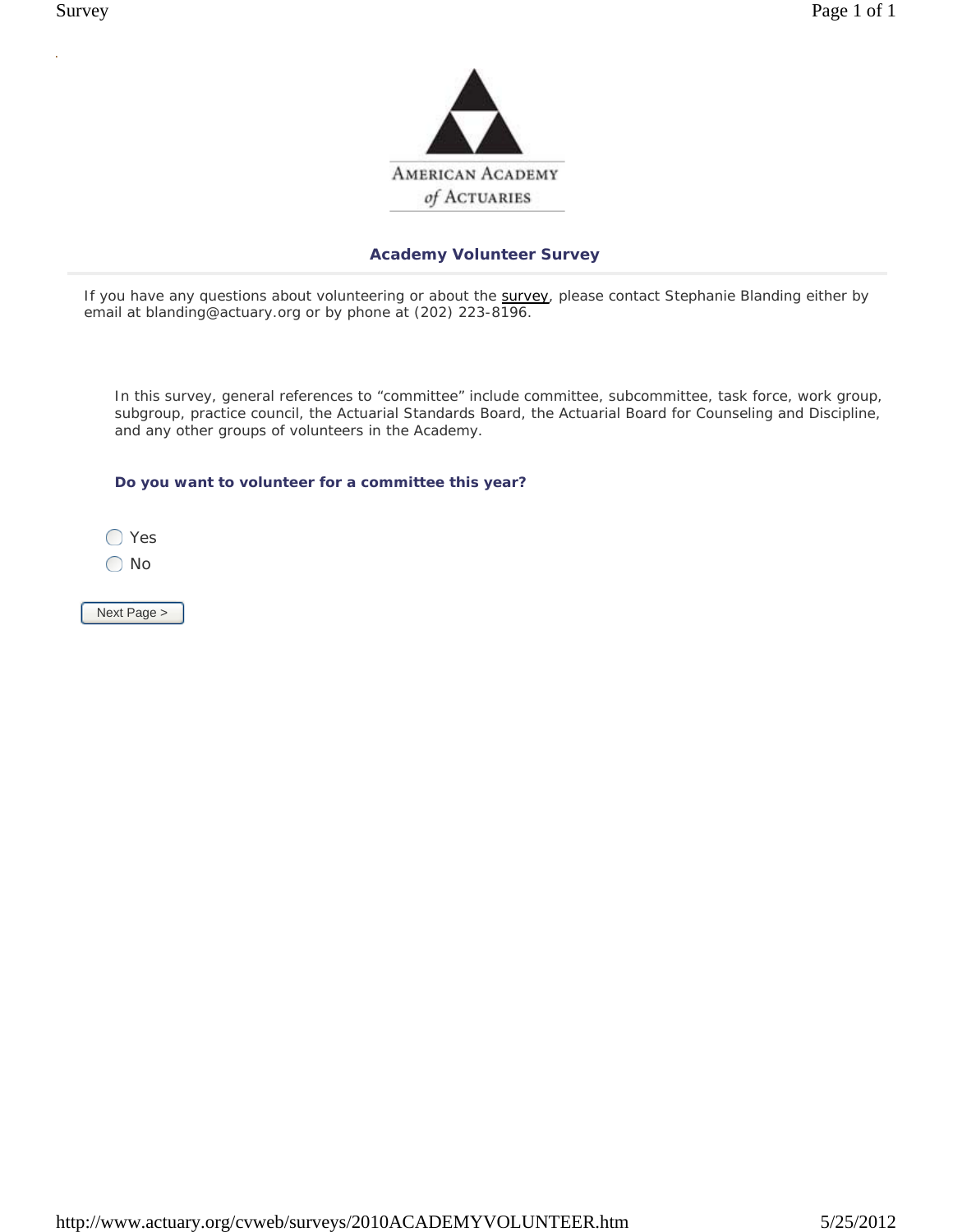

If you have any questions about volunteering or about the survey, please contact Stephanie Blanding either by email at blanding@actuary.org or by phone at (202) 223-8196.

 **Before you see the listing of committees, we would like to call your attention to the newly formed Academy Advisors panel that allows volunteers to provide input to the Academy by responding to occasional, brief, web-based surveys on matters of interest to the profession and the Academy.** 

Employing easy-to-use web-based survey research technology, the Academy Advisors will capture feedback from a representative group of Academy members. Survey results will be shared with the Academy's leadership to add context and perspective to decision-making and governance.

## **Do you want to be a volunteer on the Academy Advisors panel?**

- $\bigcirc$  Yes, I would like to be a volunteer on the Academy Advisors panel.
- $\bigcirc$  No, I do not want to be a volunteer on the Academy Advisors panel at this time.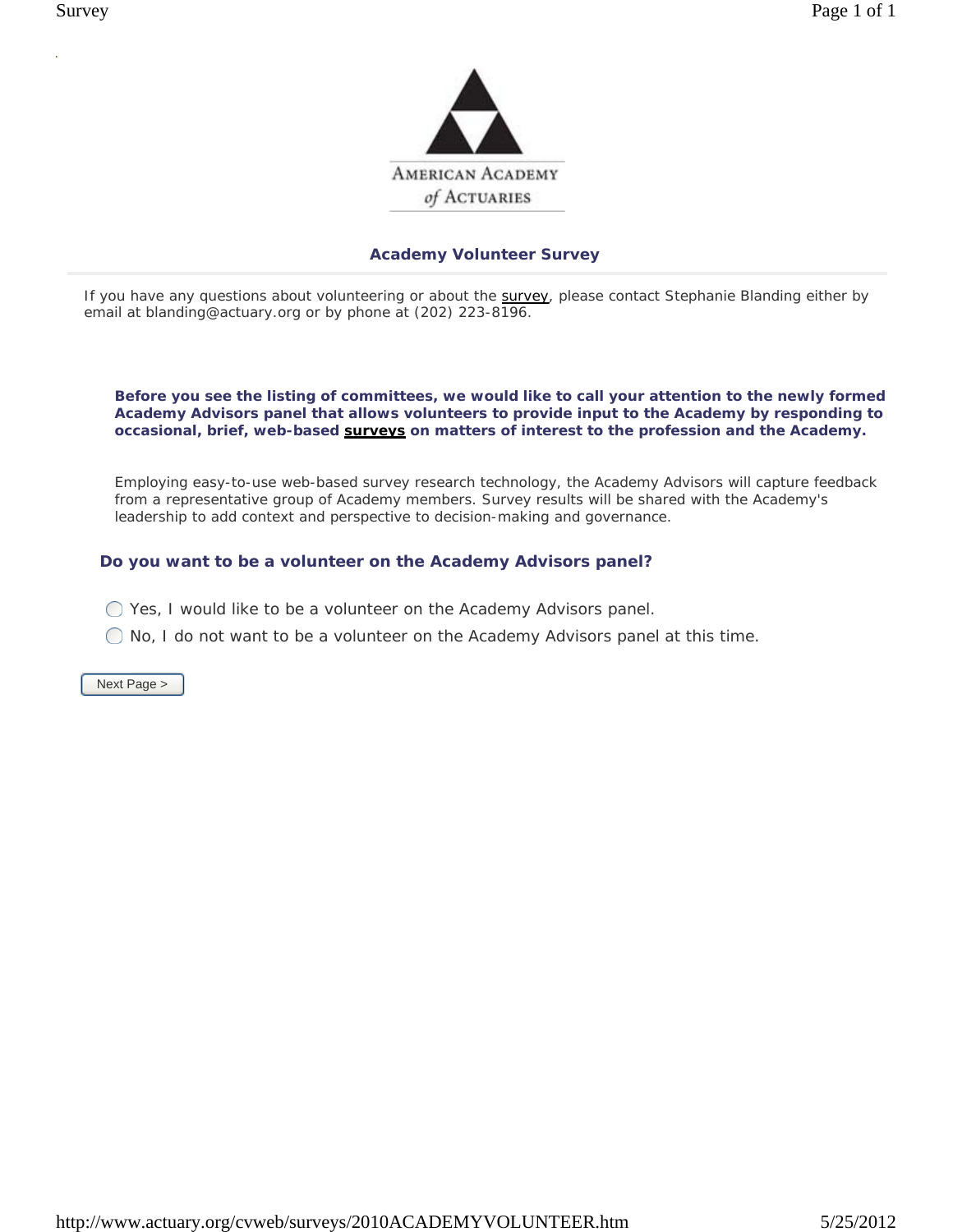

If you have any questions about volunteering or about the survey, please contact Stephanie Blanding either by email at blanding@actuary.org or by phone at (202) 223-8196.

 **If a traditional committee may take too much of your time, we specifically call your attention to the newly formed Academy Advisors panel that allows volunteers to provide input to the Academy by responding to occasional, brief, web-based surveys on matters of interest to the profession and the Academy.** 

Employing easy-to-use web-based survey research technology, the Academy Advisors will capture feedback from a representative group of Academy members. Survey results will be shared with the Academy's leadership to add context and perspective to decision-making and governance.

## **Do you want to be a volunteer on the Academy Advisors panel?**

- Yes, I want to be a volunteer on the Academy Advisors panel.
- $\bigcirc$  No, I do not want to be a volunteer on the Academy Advisors panel at this time.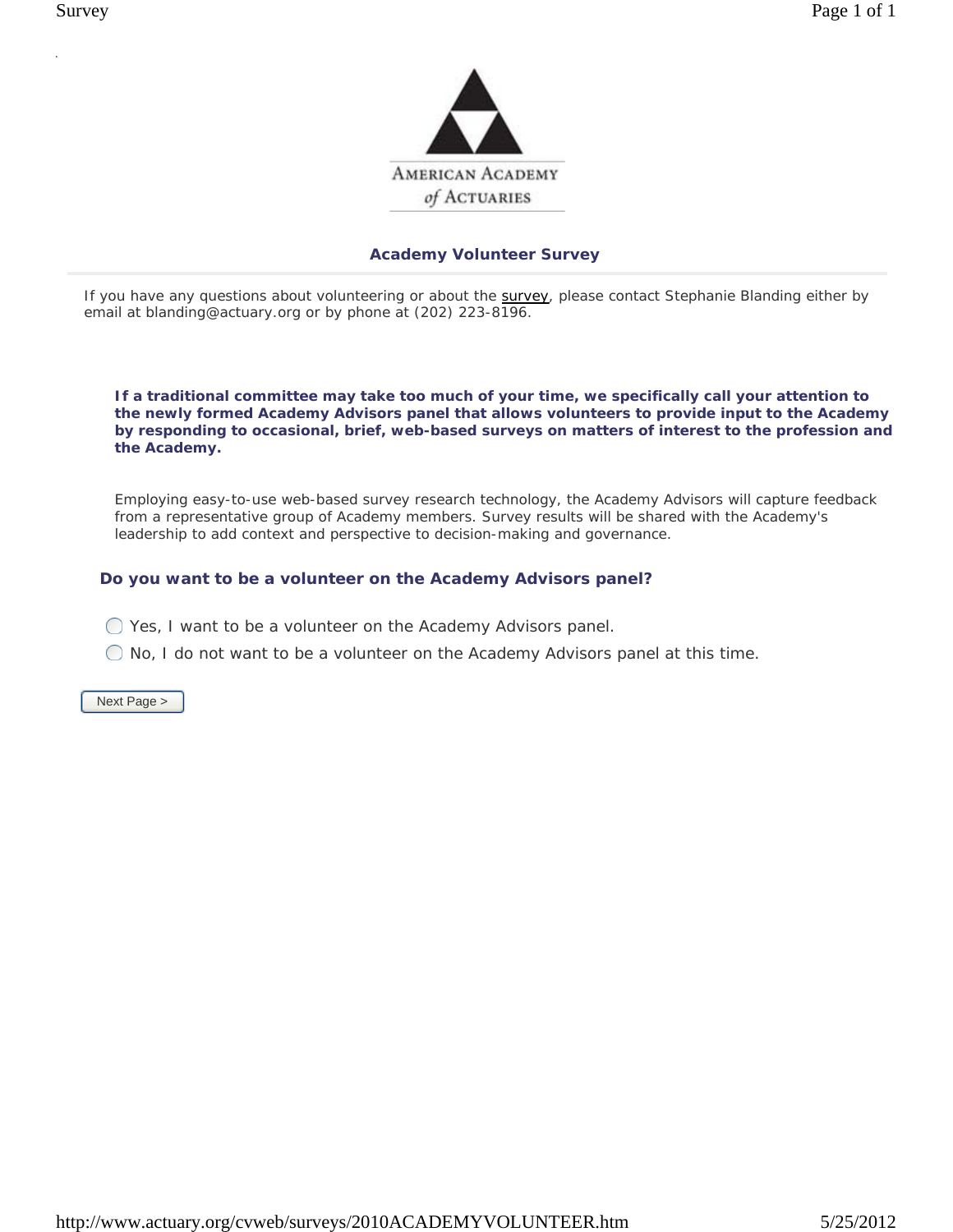

If you have any questions about volunteering or about the survey, please contact Stephanie Blanding either by email at blanding@actuary.org or by phone at (202) 223-8196.

### **The newly formed Young Actuaries Committee is seeking volunteers. There are no limits on age or experience. The committee will include actuaries with various technical backgrounds within each practice area, as well as members with and without experience on other Academy committees.**

The Young Actuaries Committee includes actuaries from all practice areas. The objective of the group is to consider and make recommendations on ways that the Academy can update their approaches to recruiting new members, recruiting volunteers to serve on committees, holding committee meetings, interacting with committee members, and producing work product to entice younger actuaries to be a bigger part of the process and potentially to take more leadership roles in the Academy.

## **Do you want to be a volunteer on the Young Actuaries Committee?**

- Yes, I would like to be a volunteer on the Young Actuaries Committee.
- $\bigcirc$  No, I do not want to be a volunteer on the Young Actuaries Committee at this time.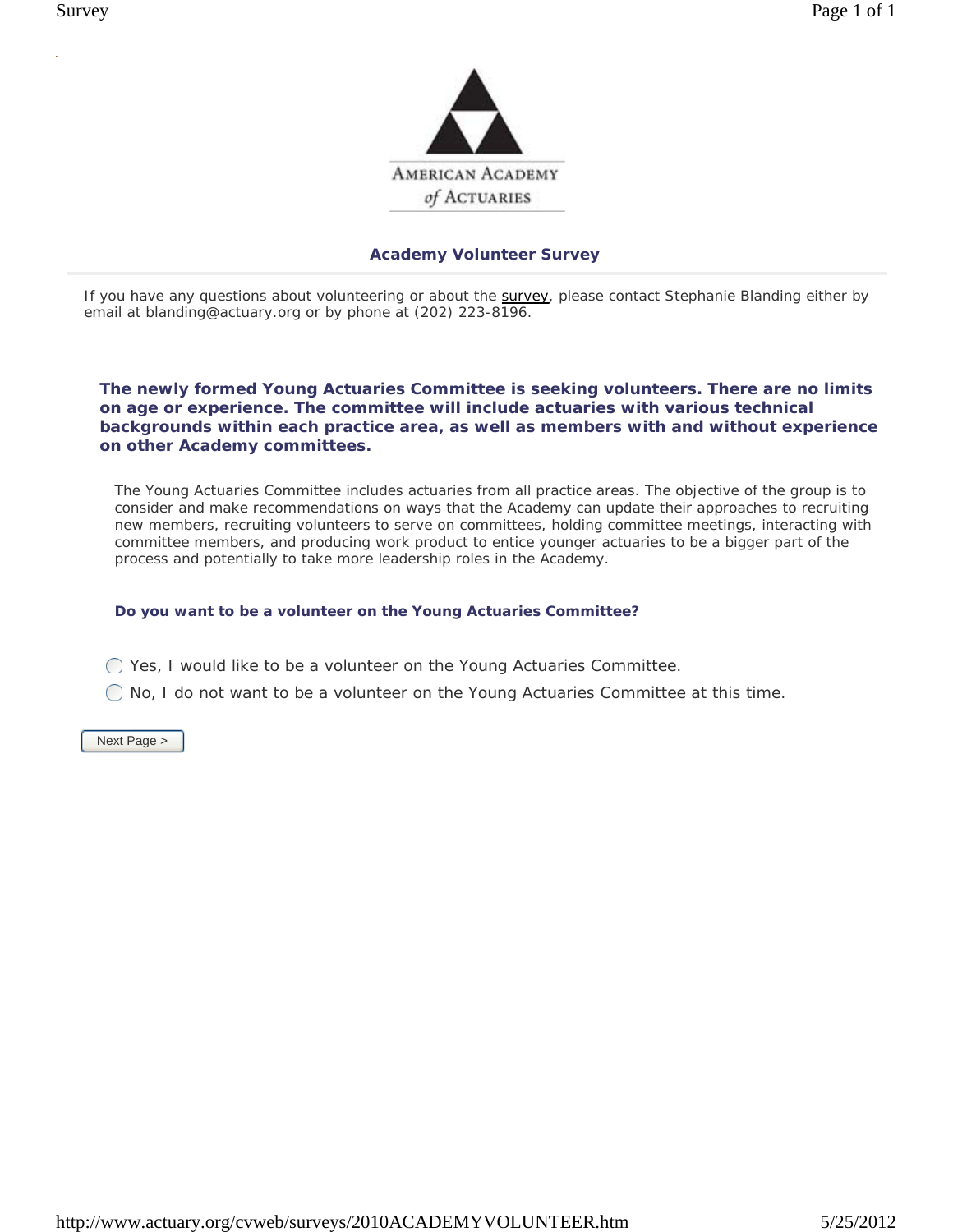

If you have any questions about volunteering or about the **survey**, please contact Stephanie Blanding either by email at blanding@actuary.org or by phone at (202) 223-8196.

#### **Please review Academy**

## **volunteer opportunities and choose up to three committees that you are interested in joining. The committee descriptions can be read by hovering over the committee name.**

Some committees are actively seeking new members. Committee listings shown in this survey indicate which committees are actively seeking new members. While every effort is made to place volunteers on at least one of their selected committees, it may not always be feasible to place volunteers on the selected committees.

For the Actuarial Board for Counseling & Discipline (ABCD) and the Actuarial Standards Board (ASB), as current members rotate off, they are replaced by members chosen by the Council of U.S. Presidents (CUSP).

Generally speaking, committees and subcommittees are ongoing groups that address broad public policy or professionalism issues, while task forces, work groups, and subgroups tend to be shorter-lived and focus on a narrower range of issues and/or a single specific project.

## **ACTUARIAL BOARD FOR COUNSELING AND DISCIPLINE (ABCD)**

Actuarial Board for Counseling and Discipline **(Actively Seeking Volunteers)**

### **ACTUARIAL STANDARDS BOARD (ASB)**

- Actuarial Standards Board (ASB) **(Actively Seeking Volunteers)**
- **ASB Subcommittee on Ratemaking**
- ASB Subcommittee on Reserving
- $\Box$  Casualty Committee of the ASB
- General Committee of the ASB **(Actively Seeking Volunteers)**
- $\Box$  Health Committee of the ASB
- Life Committee of the ASB **(Actively Seeking Volunteers)**
- $\Box$  Pension Committee of the ASB
- **□ Task Force on Enterprise Risk Management**
- **□ Task Force on Principles-Based Reserves**

### **COMMITTEES UNDER THE CASUALTY PRACTICE COUNCIL**

- **Casualty Practice Council**
- **Actuarial Soundness Task Force**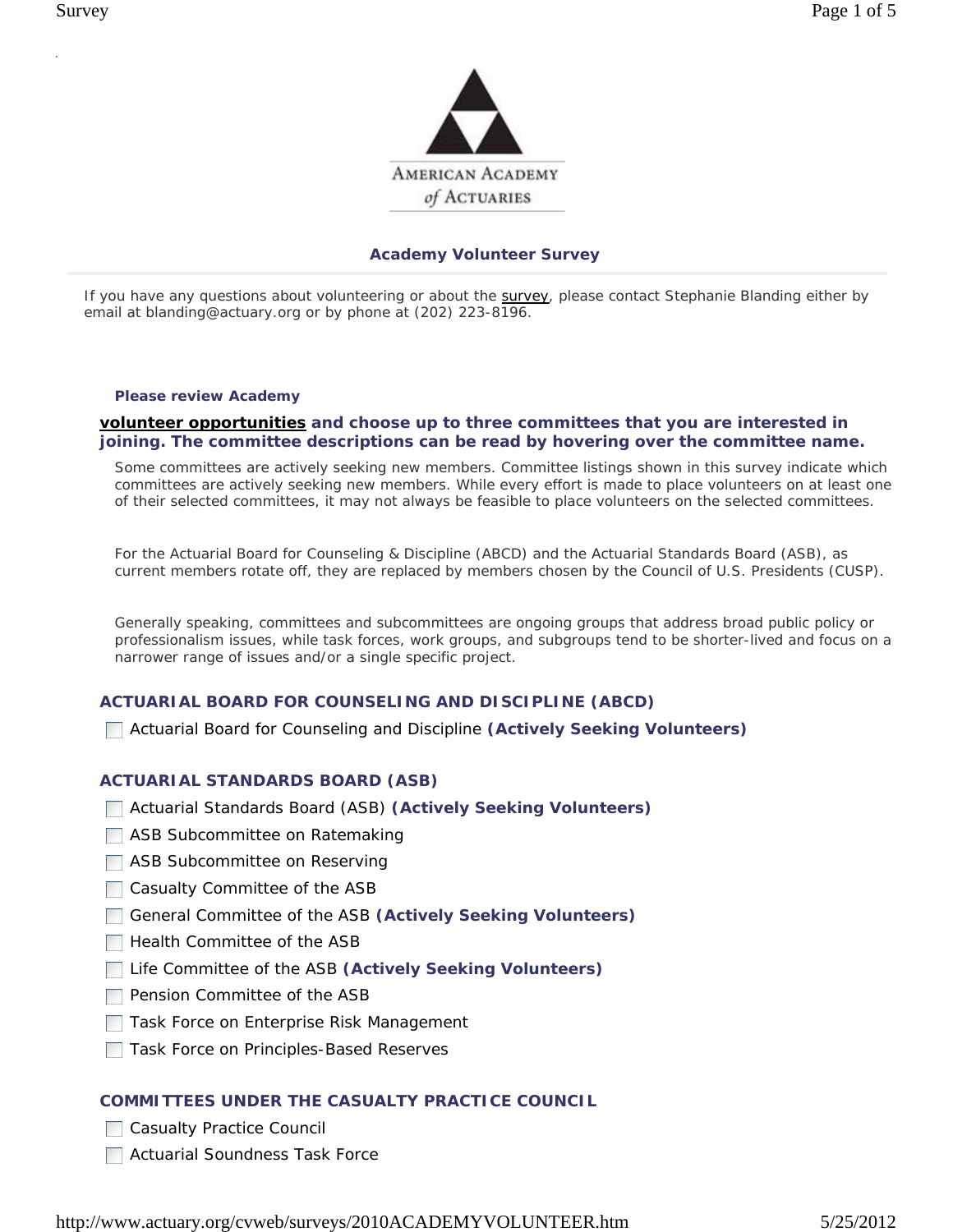- **Automobile Insurance Subcommittee**
- □ Committee on Property and Liability Financial Reporting
- **□ Communications Task Force**
- **Emerging Issues Task Force**
- Flood Insurance Subcommittee
- **Law Manual Subcommittee**
- **Mass Torts Subcommittee**
- Medical Professional Liability Subcommittee
- Natural Catastrophe Subcommittee **(Actively Seeking Volunteers)**
- Opinion Seminar Subgroup
- P/C Extreme Events Committee **(Actively Seeking Volunteers)**
- P/C Financial Soundness/Risk Management Committee **(Actively Seeking Volunteers)**
- P/C Products, Pricing, and Market Committee
- Property and All Other Lines Subcommittee **(Actively Seeking Volunteers)**
- **Property and Casualty Risk Based Capital Committee**
- $\Box$  Task Force on the Credit Crisis
- **Terrorism Risk Insurance Subcommittee**
- **Norkers' Compensation Subcommittee**

## **COMMITTEES UNDER THE HEALTH PRACTICE COUNCIL**

- **Health Practice Council**
- **□ Committee on Federal Health Issues**
- Committee on State Health Issues **(Actively Seeking Volunteers)**
- **Consumer-Driven Health Plans Work Group**
- Disease Management Work Group
- Federal Long-Term Care Task Force **(Actively Seeking Volunteers)**
- **Health Care Quality Work Group (Actively Seeking Volunteers)**
- $\Box$  Health Care Receivable Factors
- **Health Practice Financial Reporting Committee**
- **Health Practice International Task Force (Actively Seeking Volunteers)**
- **Health Principle-Based Work Group**
- **HPC Extreme Events Work Group (Actively Seeking Volunteers)**
- Individual Medical Market Task Force **(Actively Seeking Volunteers)**
- Joint Academy/SOA Cancer Cost Tables Work Group **(Actively Seeking Volunteers)**
- Joint Committee on Retiree Health **(Actively Seeking Volunteers)**
- Medicaid Work Group **(Actively Seeking Volunteers)**
- Medicare Part D RBC Subgroup **(Actively Seeking Volunteers)**
- Medicare Steering Committee **(Actively Seeking Volunteers)**
- Medicare Supplement Work Group
- Small Group Market Task Force **(Actively Seeking Volunteers)**
- Solvency Work Group **(Actively Seeking Volunteers)**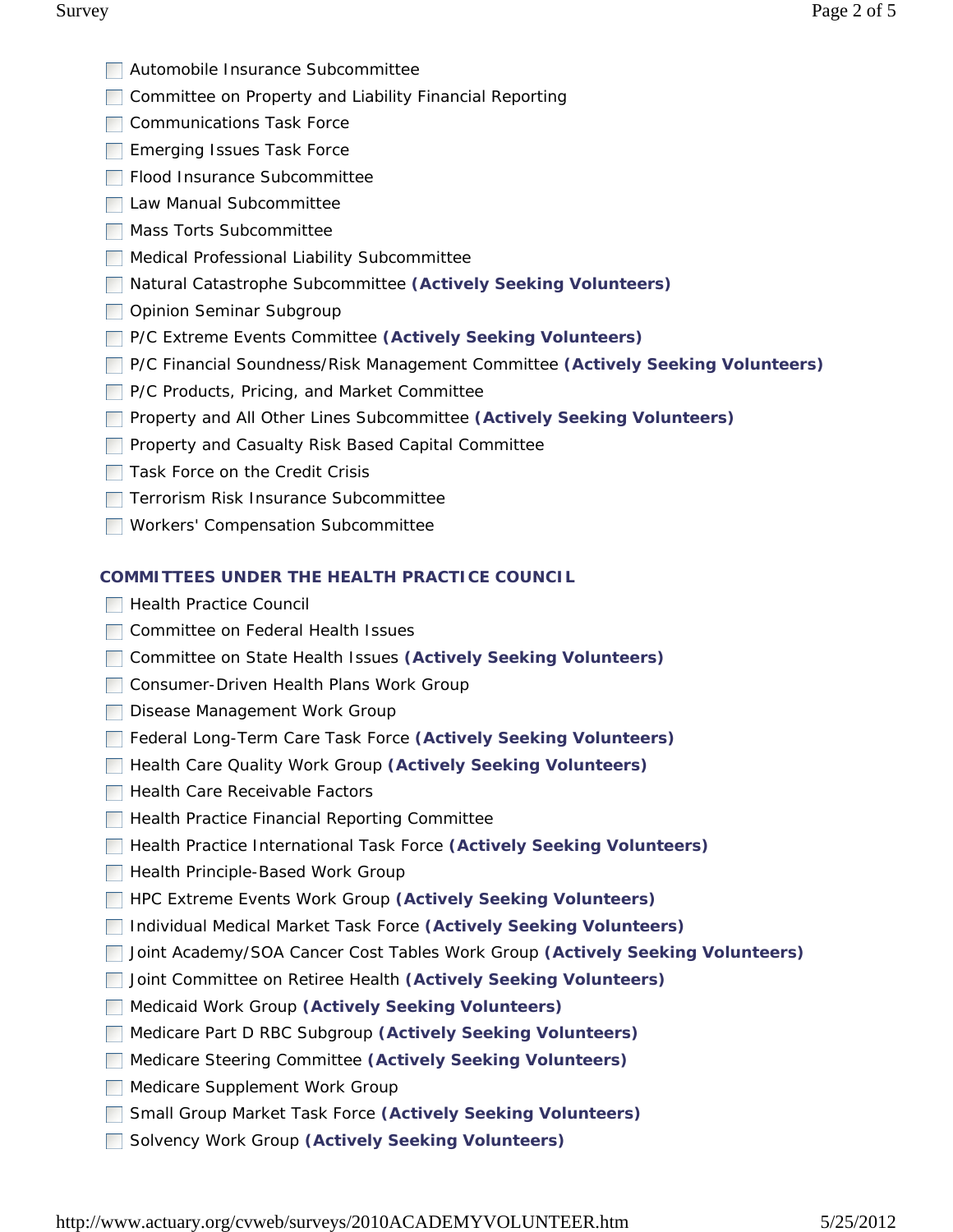- State Long-Term Care Task Force
- □ State Long-Term Care Principle-Based Work Group
- State Mandated Coverage Task Force
- Stop Loss Work Group
- **Uninsured Work Group**

## **INTERNATIONAL**

**Joint Committee on IAA Coordination** 

## **COMMITTEES UNDER THE LIFE PRACTICE COUNCIL**

- **□ Life Practice Council**
- **Annuity Illustrations Subgroup**
- **Annuity Reserves Work Group**
- **Asset Subgroup**
- C-3 Work Group
- **□ Consistency Work Group**
- Consistency: Principles, Summary, Definitions, and Report Format Work Group
- Deferred Tax Asset Work Group
- Economic Scenario Implementation Work Group
- Economic Scenario Work Group
- $\Box$  Illustrations Work Group
- **Indexed Annuities Work Group**
- **Invested Asset Work Group**
- Life Capital Adequacy Subcommittee **(Actively Seeking Volunteers)**
- Life Experience Subcommittee
- **Life Financial Reporting Committee**
- Life Financial Soundness/Risk Management Committee
- **□ Life Governance Team**
- Life PBA Practice Note Work Group
- Life Public Interest Task Force **(Actively Seeking Volunteers)**
- **□ Life Products Committee**
- Life Reinsurance Work Group
- Life Reserves Work Group
- Life Settlements Work Group
- Modeling Efficiency Work Group
- **Nonforfeiture Improvement Work Group**
- **PBA Website Work Group (Actively Seeking Volunteers)**
- **PreNeed Mortality Work Group**
- **Tax Advisory Subgroup**
- **Tax Work Group**
- Valuation Law & Manual Team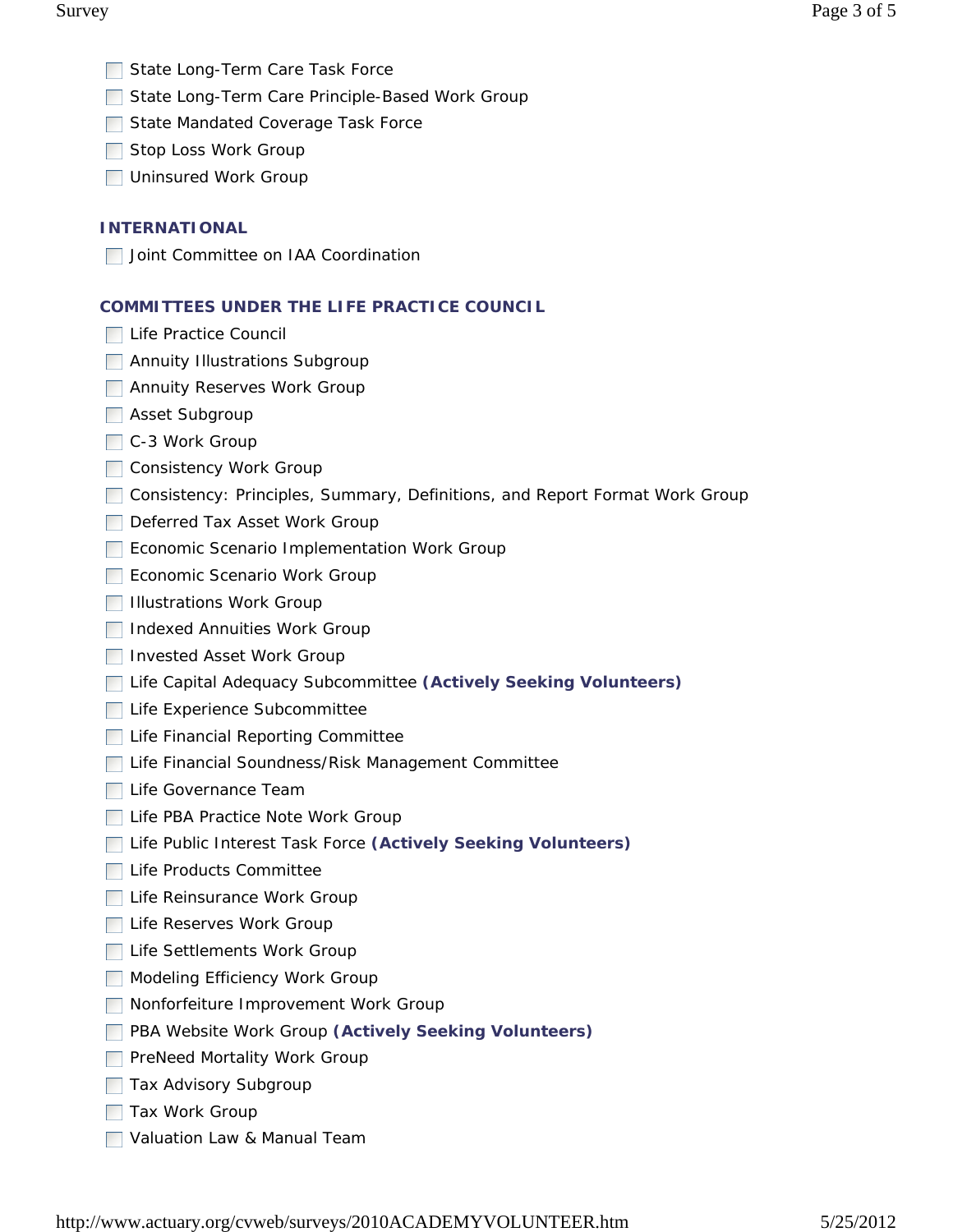- **Naluation Law Manual Team Subgroup 4**
- Variable Annuity Practice Note Work Group
- **Nariable Annuity Reserve Work Group**
- Variable Universal Life Subgroup **(Actively Seeking Volunteers)**
- VLMT Life Scope Subgroup

# **COMMITTEES UNDER THE PENSION PRACTICE COUNCIL**

- **Pension Practice Council**
- **Joint Academy/SOA Pension Finance Task Force**
- **Joint Program Committee for the Enrolled Actuaries Meeting**
- Joint Committee on Retiree Health **(Actively Seeking Volunteers)**
- **Multiemployer Subcommittee**
- **Pension Accounting Committee (Actively Seeking Volunteers)**
- **Pension Committee**
- **Public Plans Subcommittee**
- Social Insurance Committee **(Actively Seeking Volunteers)**
- **Tax Reform Work Group**

# **PRESIDENTIAL**

- Volunteer Resource Committee **(Actively Seeking Volunteers)**
- **Public Interest Committee**

# **COMMITTEES UNDER COUNCIL ON PROFESSIONALISM**

- **□ Council on Professionalism**
- Committee on Actuarial Public Service **(Actively Seeking Volunteers)**
- **Committee on Professional Responsibility**
- Committee on Qualifications **(Actively Seeking Volunteers)**
- Joint Committee on the Code of Professional Conduct
- Life and Health Qualifications Seminar Committee **(Actively Seeking Volunteers)**

# **COMMITTEES UNDER THE RISK MANAGEMENT AND FINANCIAL REPORTING COUNCIL**

- Risk Management and Financial Reporting Council
- ERM Subcommittee **(Actively Seeking Volunteers)**
- Financial Regulatory Reform Task Force **(Actively Seeking Volunteers)**
- **Financial Reporting Committee**
- **International Financial Report Standard Task Force**
- Life Settlements Investment Work Group **(Actively Seeking Volunteers)**
- **Risk Classification Work Group**
- Risk Management and Solvency Committee **(Actively Seeking Volunteers)**

# **SECRETARY**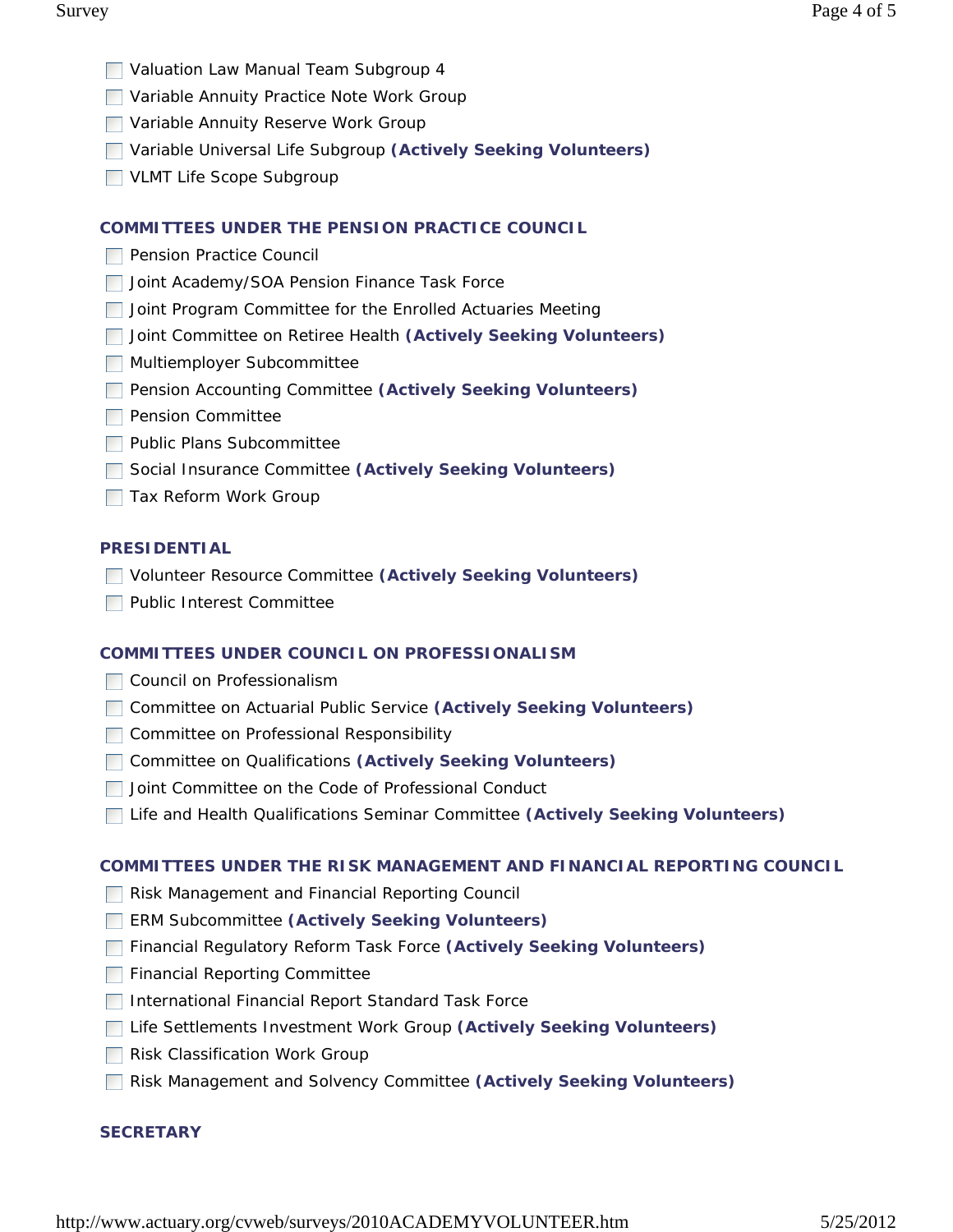- Committee on Membership **(Actively Seeking Volunteers)**
- Committee on Technology **(Actively Seeking Volunteers)**
- Communications Review Committee **(Actively Seeking Volunteers)**
- Contingencies Advisory Board **(Actively Seeking Volunteers)**
- Editorial Advisory Board for Actuarial Update **(Actively Seeking Volunteers)**
- Enrolled Actuaries Report **(Actively Seeking Volunteers)**
- Web Advisory Board **(Actively Seeking Volunteers)**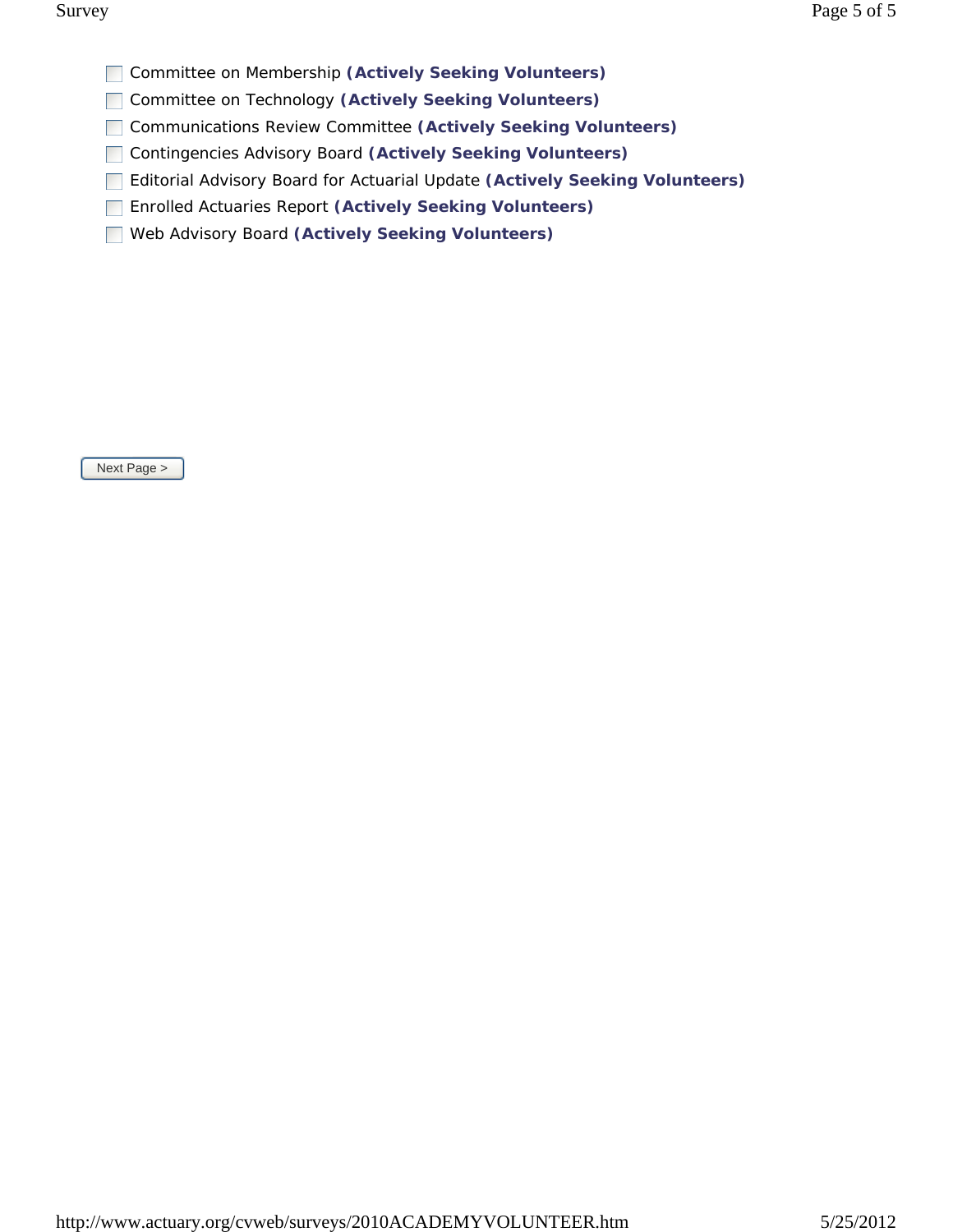

If you have any questions about volunteering or about the survey, please contact Stephanie Blanding either by email at blanding@actuary.org or by phone at (202) 223-8196.

| Are you interested in leading a workgroup or subgroup? |  |
|--------------------------------------------------------|--|
|                                                        |  |

◯ Yes

◯ No

 **If you are interested in leading a workgroup or subgroup, are there any particular areas of interest?**

### **List any special experience, skills or interests that relate to your committee choices.**

This may include other professional volunteer positions, authoring articles or research papers, work-related experience, or even a passion about addressing an insurance issue. Your experience, skills and interests are important and are taken into consideration in placement on a committee.

 **If you have any other comments you would like to share that would be helpful in placing you on a committee, please let us know in the space below.**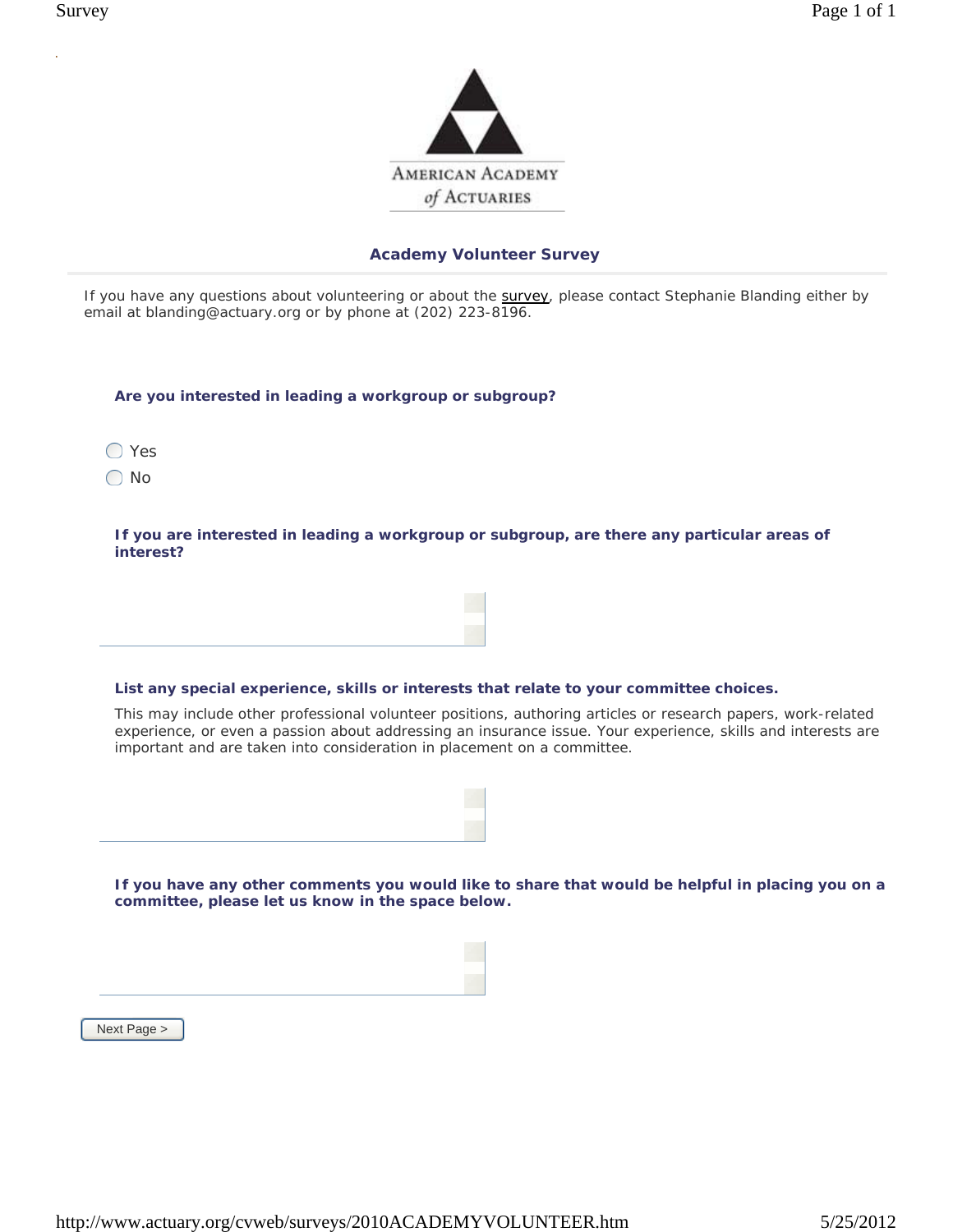

If you have any questions about volunteering or about the survey, please contact Stephanie Blanding either by email at blanding@actuary.org or by phone at (202) 223-8196.

Some volunteer activities will require travel without reimbursement by the Academy.

### **Are you willing and able to travel?**

◯ Yes

◯ No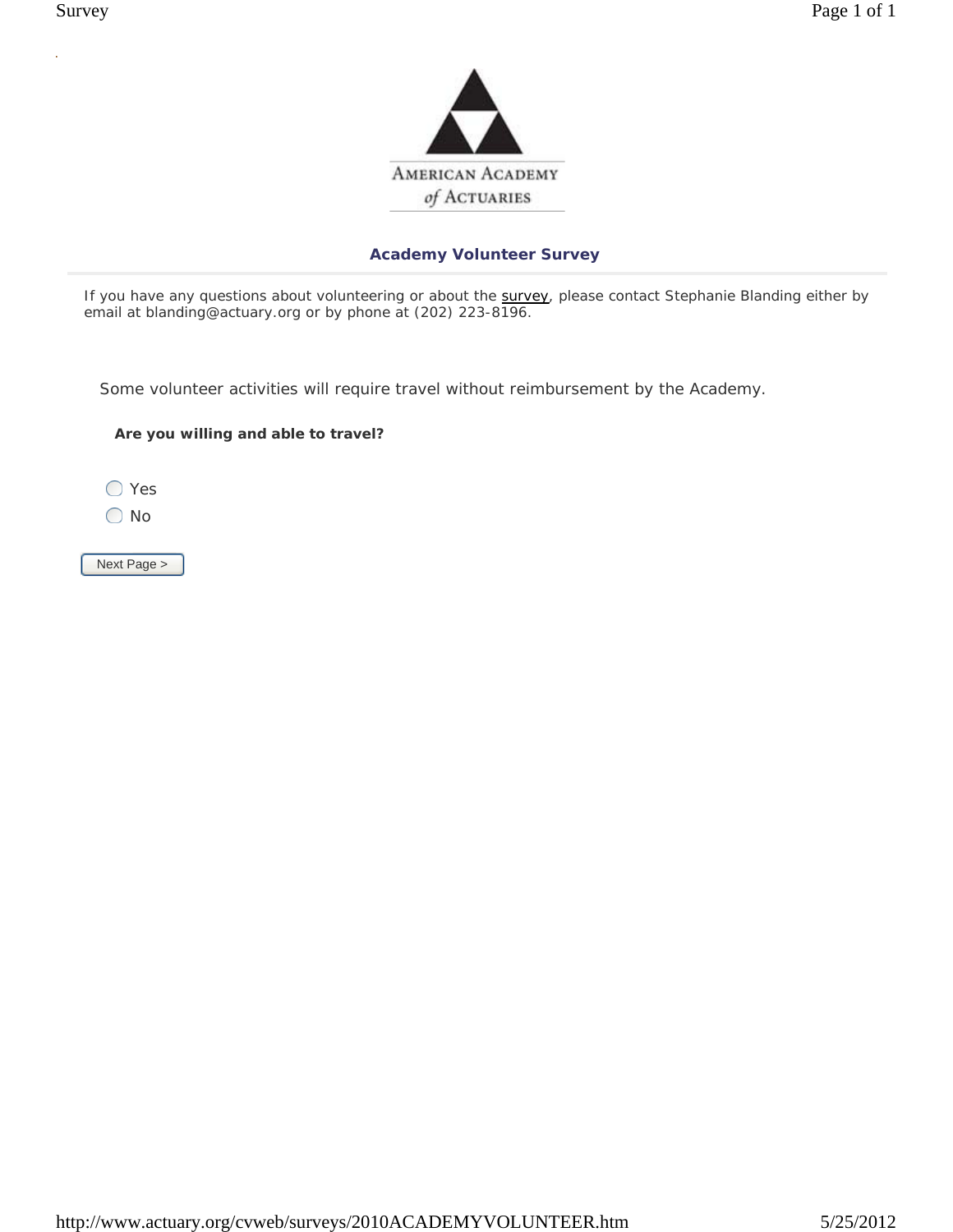

If you have any questions about volunteering or about the survey, please contact Stephanie Blanding either by email at blanding@actuary.org or by phone at (202) 223-8196.

### **There are opportunities to contribute an article to Contingencies, The Actuarial Update or the Enrolled Actuaries Report.**

If you are interested in contributing an article, please indicate what type(s):

- News Story for the Actuarial Update
- **Opinion for the Actuarial Update or Enrolled Actuaries Report**
- Feature for Contingencies (2500-3000 words)
- Workshop article for Contingencies (1500-2000 words)
- Tradecraft article for Contingencies (1500-2000 words)
- Commentary article for Contingencies (1500-2000 words)
- No interest at this time

### **Please list preferred topics of interest for the articles**